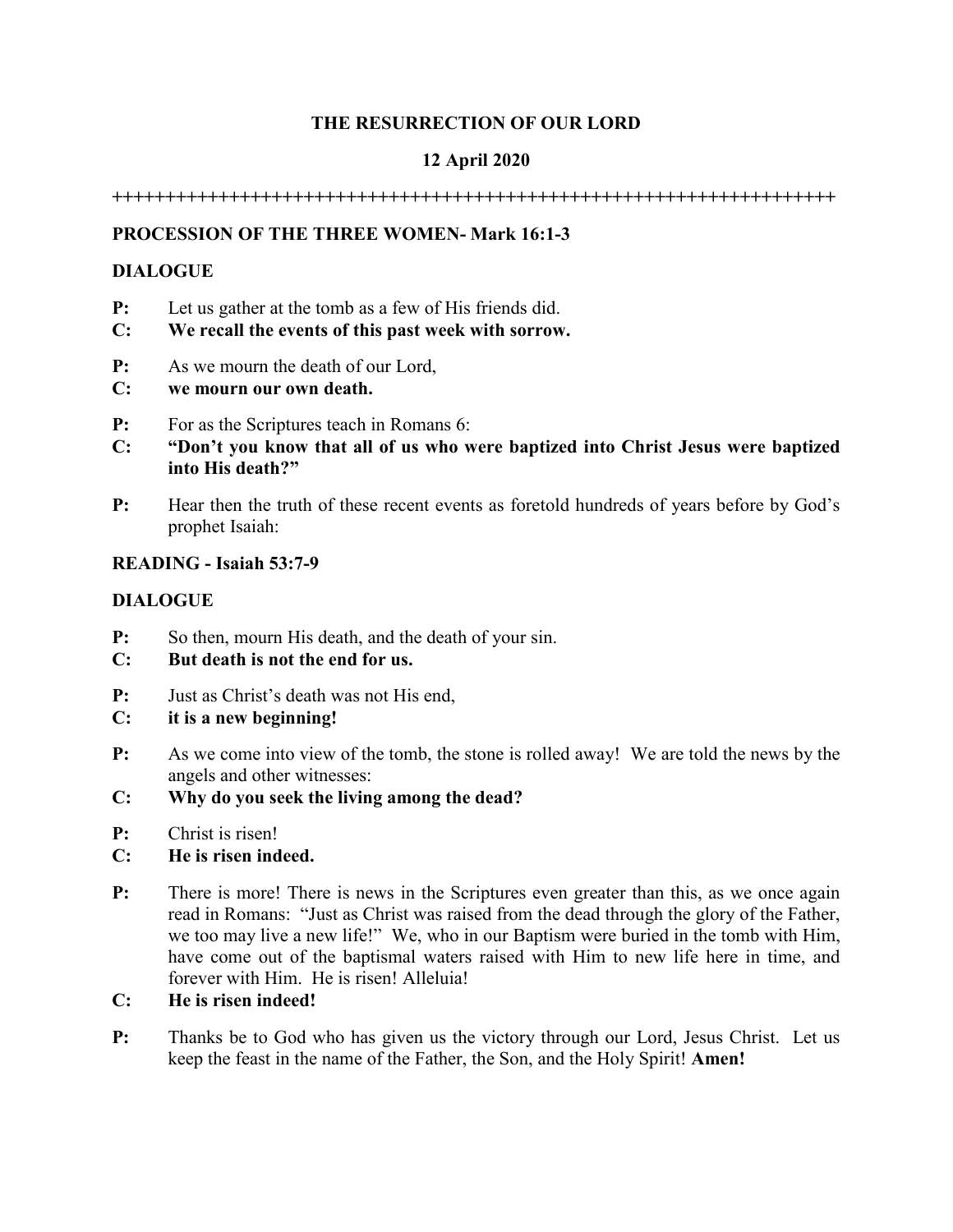- **1. Jesus Christ is risen today, Alleluia! Our triumphant holy day, Alleluia! Who did once upon the cross, Alleluia! Suffer to redeem our loss. Alleluia!**
- **2. Hymns of praise then let us sing, Alleluia! Unto Christ our heavenly King, Alleluia! Who endured the cross and grave, Alleluia! Sinners to redeem and save. Alleluia!**
- **3. Sing we to our God above, Alleluia! Praise eternal as His love; Alleluia! Praise Him, all you heavenly hosts, Alleluia! Father, Son and Holy Ghost. Alleluia!**
- **P:** Christ is risen! Alleluia!
- **C: He is risen indeed! Alleluia!**
- **P:** You are risen! Alleluia!
- **C: We are risen indeed! Alleluia!**
- **P:** When you were baptised, your old sinful nature was buried with Christ when He died. When God the Father brought Him back to life again, you were given His wonderful new life to enjoy. This Easter Day is the seal and guarantee of your salvation. As we were reminded in Dr. Luther's Catechism: by the power of Baptism, our old self should be drowned and die by daily contrition and repentance and a new person daily come forth and arise. Open your heart to God and confess your sin that you might so arise! Let us confess:
- **C: Most merciful God, my daily life does not reflect that this day is most important to me. I sin daily. I forget Your presence in my life. I do not worship You as often or as sincerely as You have commanded. Forgive me and help me to abandon those parts of my life that keep me from You, for the sake of the suffering and death of Your Son, Jesus Christ.**
- **P:** Just as surely as the sun rose this morning in the sky, so has the Son of God arisen from the dead and won for you the forgiveness of sins. As a called and ordained servant of the Word, I tell you that your sins are forgiven and you stand holy and blameless before almighty God. Live in the light of this salvation and worship God with hearts and lives consecrated to His service.
- **C: Thanks be to God! Amen.**

# **HYMN "Alleluia, Alleluia! Hearts To Heaven"**

**1. Alleluia! Alleluia, hearts to heaven and voices raise; Sing to God a hymn of gladness, sing to God a hymn of praise;**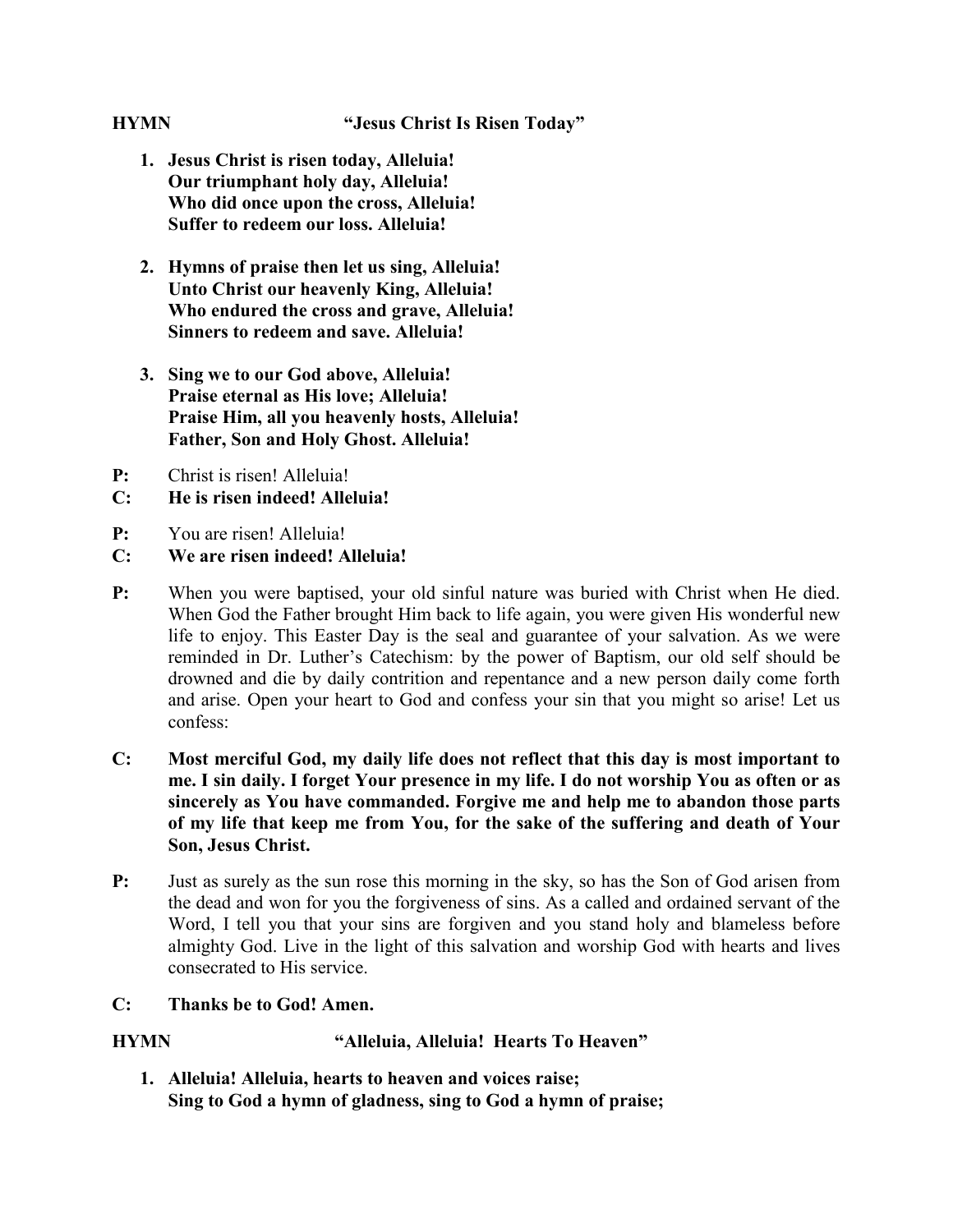**He who on the cross a victim for the world's salvation bled— Jesus Christ, the King of glory, now is risen from the dead!**

- **2. Alleluia, Christ is risen! Death at last has met defeat; See the ancient powers of evil in confusion and retreat; Once He died, and once was buried; now He lives forever more, Jesus Christ, the world's Redeemer, whom we worship and adore.**
- **3. Alleluia! Alleluia! Glory be to God on high; Alleluia to the Saviour who has gained the victory; Alleluia to the Spirit, fount of love and sanctity; Alleluia! Alleluia! To the triune Majesty!**

#### **PROCLAMATION OF EASTER**

- **P;** The Lord is risen. Alleluia!
- **C: He is risen indeed! Alleluia!**
- **P;** This is the day the Lord has made.
- **C: We will rejoice and be glad in it.**
- **P;** The angel spoke to the disciples, "Don't be alarmed," he said. "You are looking for Jesus the Nazarene who was crucified. He is risen." Alleluia!
- **C: Christ has destroyed death. Alleluia!**
- **P**; Sing to the Lord a new song, for He has done marvellous things;
- **C: His right hand and His holy arm have worked salvation for Him.**

### **FIRST READING - Jeremiah 31:1-8**

**P:** Christ has risen from the dead; the Father has crowned Him with glory and honour. He has made Him ruler over the works of His hands; He has put everything under His feet.

### **EPISTLE - Colossians 3:1-4**

**P:** Alleluia, Alleluia, Christ has destroyed death. Alleluia. And has brought life and immortality to light through the Gospel. Alleluia.

### **HOLY GOSPEL - Matthew 28:1-10**

### **HYMN** "Now All The Vault"

**1. Now all the vault of heaven resounds In praise of love that still abounds; Christ has triumphed! He is living! Sing, choirs of angels, loud and clear, Repeat their song of glory here: Christ has triumphed! Christ has triumphed! Alleluia, alleluia, alleluia.**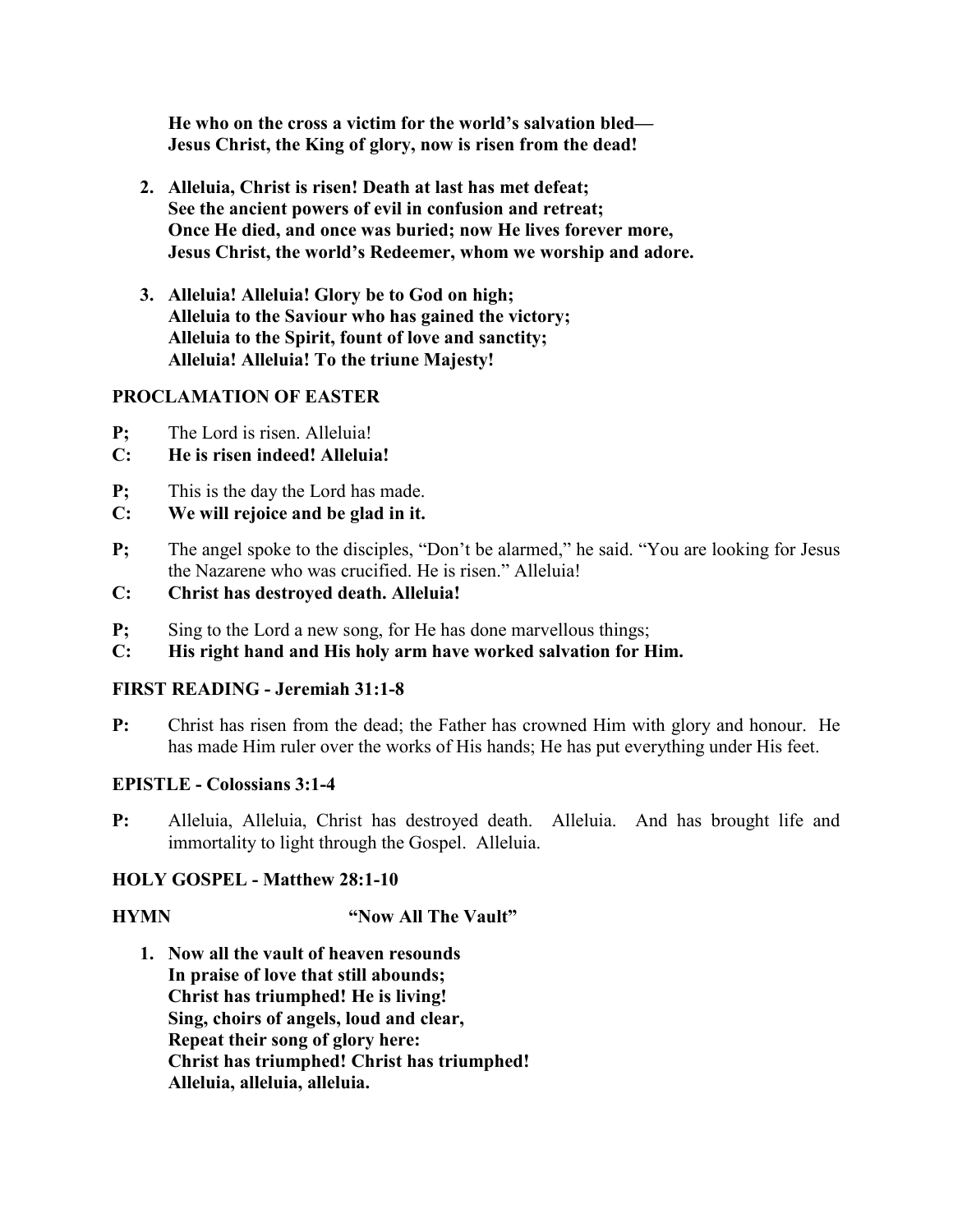- **2. Eternal is the gift He brings, Therefore our heart with rapture sings: Christ has triumphed! He is living! Now still He comes to give us life And by His presence stills all strife. Christ has triumphed, He is living! Alleluia, alleluia, alleluia.**
- **3. O fill us, Lord, with dauntless love; Set heart and will on things above That we conquer through Your triumph! Grant grace sufficient for life's day That by our lives we truly say: Christ has triumphed! He is living! Alleluia, alleluia, alleluia.**
- **4. Adoring praises now we bring And with the heavenly blessed sing: Christ has triumphed! Alleluia! Be to the Father and our Lord, To Spirit blest, most holy God. All the glory, never ending! Alleluia, alleluia, alleluia.**

#### **SERMON**

#### **CONFESSION OF FAITH**

- **P;** A creed is a statement of what you believe as a Christian. In this Easter season, pay special attention to the words, "I look for the resurrection of the dead and the life of the world to come." Because Jesus rose, we too shall rise on the last day.
- **C: I believe in God, the Father Almighty, Maker of heaven and earth.**

**And in Jesus Christ, His only Son, our Lord; Who was conceived by the Holy Spirit, born of the Virgin Mary; suffered under Pontius Pilate, was crucified, died, and was buried; He descended into hell; the third day He rose again from the dead; He ascended into heaven and sits at the right hand of God the Father Almighty; from thence He will come to judge the living and the dead.**

**I believe in the Holy Spirit; the holy Christian Church, the communion of saints; the forgiveness of sins; the resurrection of the body; and the life everlasting. Amen.**

**HYMN "I Know That My Redeemer Lives"**

**1. I know that my Redeemer lives; What comfort this sweet sentence gives! He lives, He lives, who once was dead; He lives, my ever-living head.**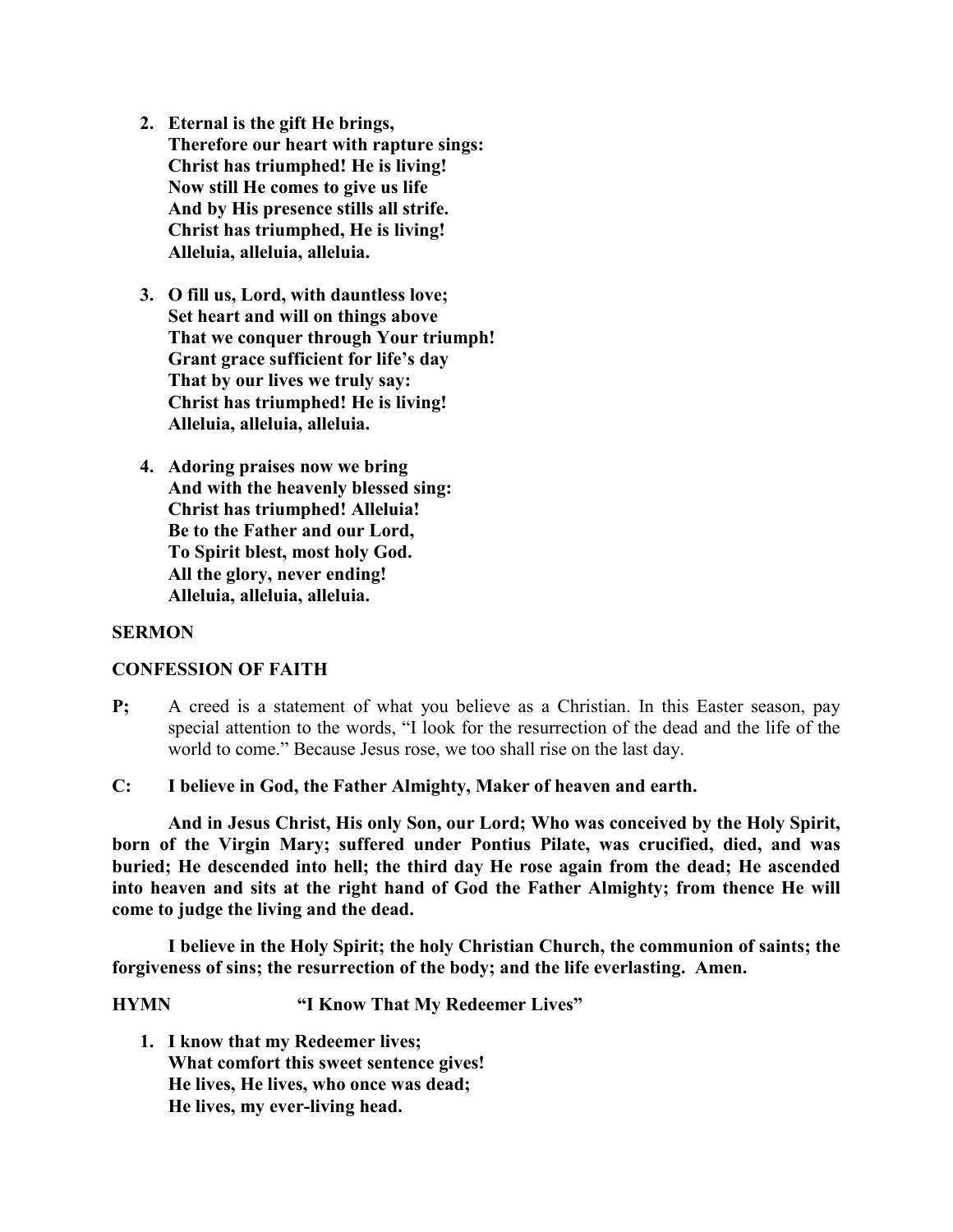- **2. He lives triumphant from the grave; He lives eternally to save; He lives all glorious in the sky; He lives exalted there on high.**
- **3. He lives to bless me with His love; He lives to plea for me above; He lives my hungry soul to feed; He lives to help in time of need.**
- **4. He lives to silence all my fears; He lives to wipe away my tears; He lives to calm my troubled heart; He lives all blessings to impart.**
- **5. He lives, all glory to His name! He lives, my Jesus, still the same; Oh, the sweet joy this sentence gives; I know that my Redeemer lives!**

#### **PRAYER OF THE CHURCH**

- **P:** "When the Lord restored the fortunes of Zion, we were like those who dream.
- **C: Then our mouth was filled with laughter, and our tongue with shouts of joy;**
- **P:** Then they said among the nations, "The Lord has done great things for them."
- **C: The Lord has done great things for us; we are glad.**
- **P:** Restore our fortunes, O Lord, like the watercourses in the Negev.
- **C: May those who sow in tears, reap with shouts of joy!**
- **P:** He that goes forth weeping, bearing the seed for sowing,
- **C: Shall come home with shouts of joy, bringing his sheaves with him."**
- **P:** On this happy Day of Resurrection, give to us joy, O Lord, that we may "rejoice before You as with joy at the harvest."
- **C: Or as people who return from bondage who "Come to Zion with singing; everlasting joy shall be upon their heads; they shall obtain joy and gladness, and sorrow and sighing shall flee away."**
- **P:** Give to us joy, O Lord, joy like that of finding a "treasure hidden in a field, which a man found and covered up; then in his joy he goes and sells all that he has and buys that field;"
- **C: Or the joy of finding the lost sheep, the "joy in heaven over one sinner who repents."**